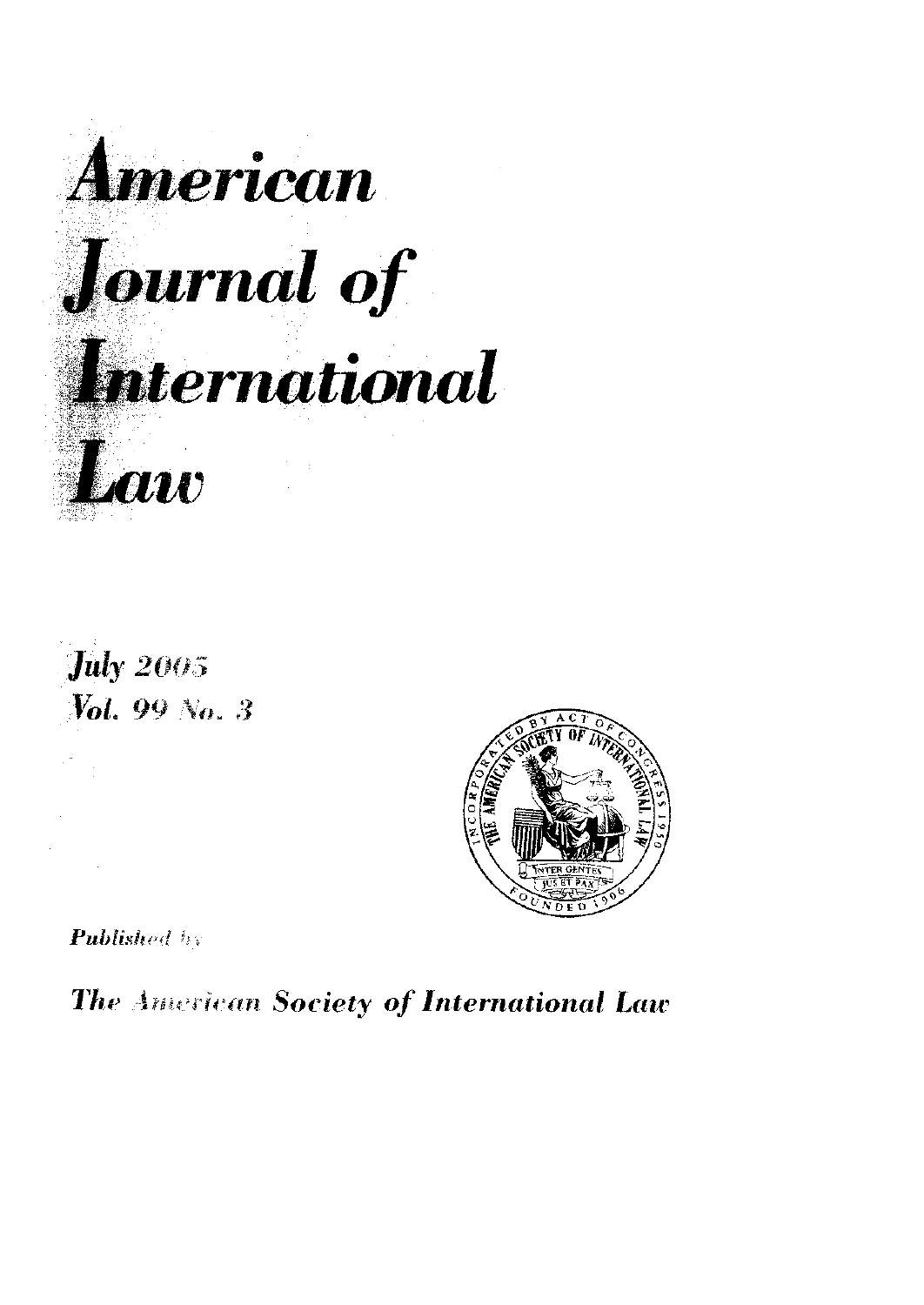## **AMERICAN JOURNAL OF INTERNATIONAL LAW**

| VOL. 99                                                                                                                                                                                                                                                                                                                                                                                                                                                                                                                                                                                                                                                                                                                                                                        | <b>July 2005</b>                                                            |                                                             | <b>NO.3</b>                     |  |
|--------------------------------------------------------------------------------------------------------------------------------------------------------------------------------------------------------------------------------------------------------------------------------------------------------------------------------------------------------------------------------------------------------------------------------------------------------------------------------------------------------------------------------------------------------------------------------------------------------------------------------------------------------------------------------------------------------------------------------------------------------------------------------|-----------------------------------------------------------------------------|-------------------------------------------------------------|---------------------------------|--|
| <b>CONTENTS</b>                                                                                                                                                                                                                                                                                                                                                                                                                                                                                                                                                                                                                                                                                                                                                                |                                                                             |                                                             | <b>PAGE</b>                     |  |
| The Customary International Law Game<br>Taking a game-theoretic approach to customary international law, this article uses<br>the model of a multilateral prisoner's dilemma to show that contrary to the argu-<br>ments of some critics, it is plausible that states would comply with customary inter-<br>national law under certain conditions. This model identifies the relevant param-<br>eters, which include the value of cooperation and whether that value rises or falls<br>with the number of states involved, the patience of states, the frequency of inter-<br>action, and the types of other relationships between the relevant states. Some of<br>these parameters are amenable to empirical observation and to manipulation<br>through institutional change. |                                                                             | George Norman and Joel P. Trachtman 541                     |                                 |  |
| Form and Substance in International Agreements<br>Drawing on theories from international relations and international law, this article<br>explores the interactions of three design features of international agreements: legal-<br>ity, depth of cooperation, and monitoring/enforcement systems. An understanding<br>of the trade-offs between these features, and of the influence of domestic actors and<br>institutions on treaty making, deepens our perception of agreement dynamics and<br>can contribute to the design of more effective and robust international accords.                                                                                                                                                                                            |                                                                             | Kal Raustiala                                               | 581                             |  |
| <b>Editorial Comment</b>                                                                                                                                                                                                                                                                                                                                                                                                                                                                                                                                                                                                                                                                                                                                                       |                                                                             |                                                             |                                 |  |
| On Paying the Piper: Financial Responsibility for Security Council<br>Referrals to the International Criminal Court                                                                                                                                                                                                                                                                                                                                                                                                                                                                                                                                                                                                                                                            |                                                                             | W. Michael Reisman                                          | 615                             |  |
| <b>Notes and Comments</b>                                                                                                                                                                                                                                                                                                                                                                                                                                                                                                                                                                                                                                                                                                                                                      |                                                                             |                                                             |                                 |  |
| Security, Solidarity, and Sovereignty: The Grand Themes of<br>UN Reform<br>Proposals tor UN Security Council Reform<br>Reducing the Proliferation of Orbital Debris: Alternatives to a<br>Legally Binding Instrument<br>The Francis Deák Prize<br>Nominations for the Board of Editors                                                                                                                                                                                                                                                                                                                                                                                                                                                                                         |                                                                             | Anne-Marie Slaughter<br>Yehuda Z. Blum<br>Steven A. Mirmina | 619<br>632<br>649<br>662<br>662 |  |
|                                                                                                                                                                                                                                                                                                                                                                                                                                                                                                                                                                                                                                                                                                                                                                                |                                                                             |                                                             |                                 |  |
| <b>Current Developments</b>                                                                                                                                                                                                                                                                                                                                                                                                                                                                                                                                                                                                                                                                                                                                                    |                                                                             |                                                             |                                 |  |
| The Right of the Accused to Self-Representation Before International<br>Criminal Tribunals: Further Developments                                                                                                                                                                                                                                                                                                                                                                                                                                                                                                                                                                                                                                                               |                                                                             | Nina H. B.j0rgensen                                         | 663                             |  |
| <b>International Decisions</b>                                                                                                                                                                                                                                                                                                                                                                                                                                                                                                                                                                                                                                                                                                                                                 |                                                                             | Edited by Daniel Bodansky                                   |                                 |  |
| Ahani v. Canada (Gerald Heckman)<br>tion and deportation proceedings                                                                                                                                                                                                                                                                                                                                                                                                                                                                                                                                                                                                                                                                                                           | UN Human Rights Committee views on rights of suspected terrorists in deten- |                                                             | 669                             |  |